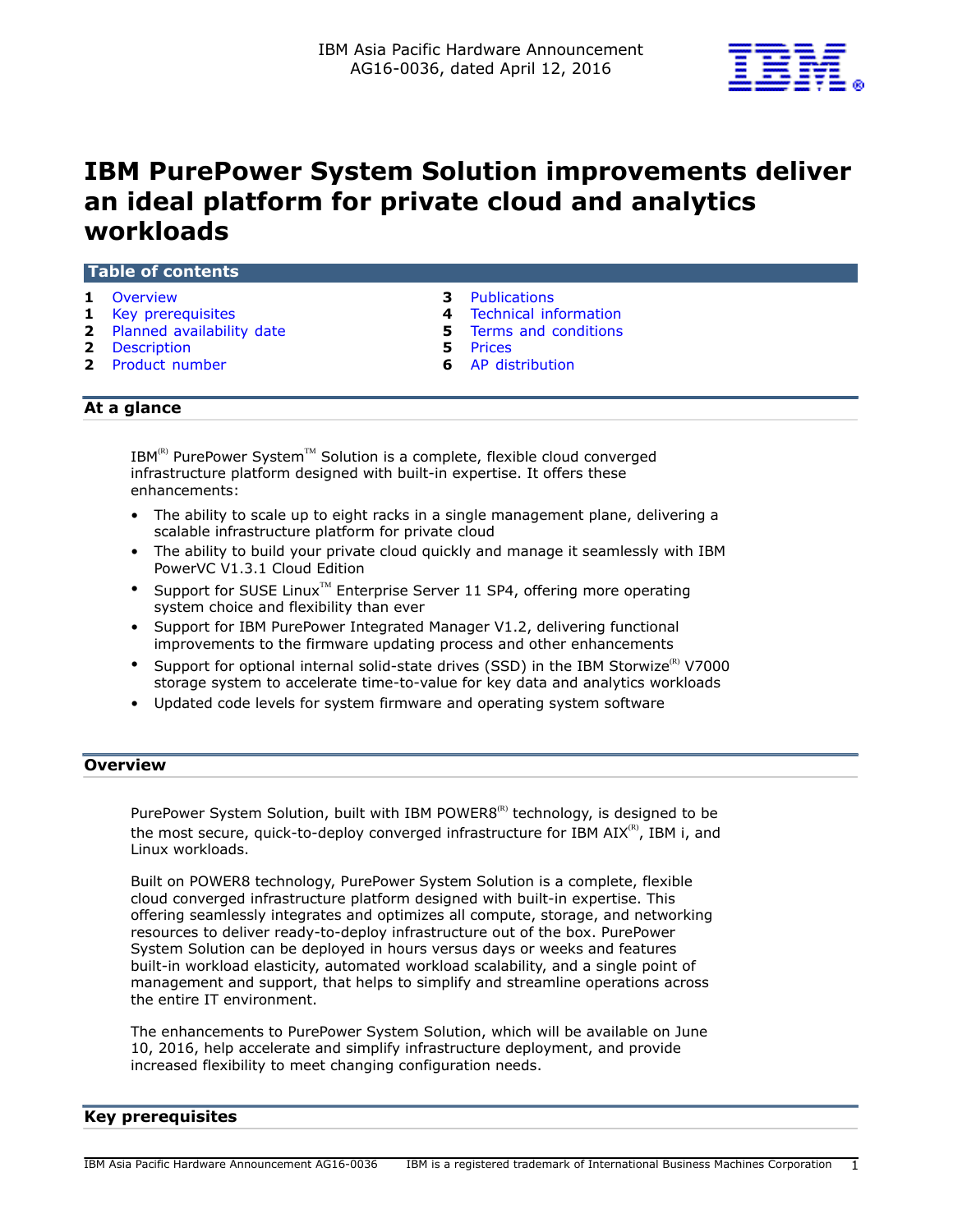## <span id="page-1-0"></span>**Planned availability date**

June 10, 2016

## <span id="page-1-1"></span>**Description**

The IBM PurePower System Solution is an integrated offering that is classified as a flexible time-to-value offering. This classification means it will be preassembled, preconfigured, and pretested, but it does not have a machine type/model (MTM) associated with it. A unique MTM will be assigned to the management nodes in the system that can be used to uniquely identify the system as a converged infrastructure for the purpose of service, support, and support entitlement.

The PurePower configuration and how to support it is limited to IBM preconfigured solutions as deployed by IBM from systems manufacturing. Altering the hardware configuration from IBM factory settings would end "how-to" support on the modified solution. PurePower Software support is limited to the software version and configuration as shipped by IBM manufacturing. Altering the software version or configuration other than as prescribed by IBM would end software support of the PurePower solution. Clients are free to integrate additional hardware into the system as long as they don't modify the installed hardware.

Virtualization capabilities are provided by IBM PowerVC, which leverages IBM Cloud OpenStack Services and PowerVM(R). The system supports AIX, Linux (Red Hat Enterprise and SUSE), and IBM i. Monitoring of all system hardware and, optionally, Linux VMs will be provided by Nagios open source monitoring. The system includes a management network to provide management access to all the components within the offering from a single control point.

A major new enhancement is the ability to expand the cluster to include up to a maximum of eight racks with compute nodes. Additionally, up to eight storage overflow racks may be included.

PurePower VM firmware includes the ability to download system firmware updates from Fix Central. Installation of firmware updates is not provided by the system and remains the responsibility of the client.

# **Reference information**

For more information on Lab Services PurePower features, refer to Services Announcement [AS15-0011,](http://www.ibm.com/common/ssi/cgi-bin/ssialias?infotype=an&subtype=ca&appname=gpateam&supplier=872&letternum=ENUSAS15-0011) dated May 11, 2015.

## <span id="page-1-2"></span>**Product number**

#### **New features available June 10, 2016**

The following are newly announced features on the specific models of the IBM Power Systems™ 7014, 7120, and 8831 machine types.

| Description                                           | Machine  | type Model | Feature<br>number |
|-------------------------------------------------------|----------|------------|-------------------|
| 10m (30.3-ft), IBM Passive QSFP+ MTP Optical<br>Cable | 8831 NF2 |            | FR <sub>21</sub>  |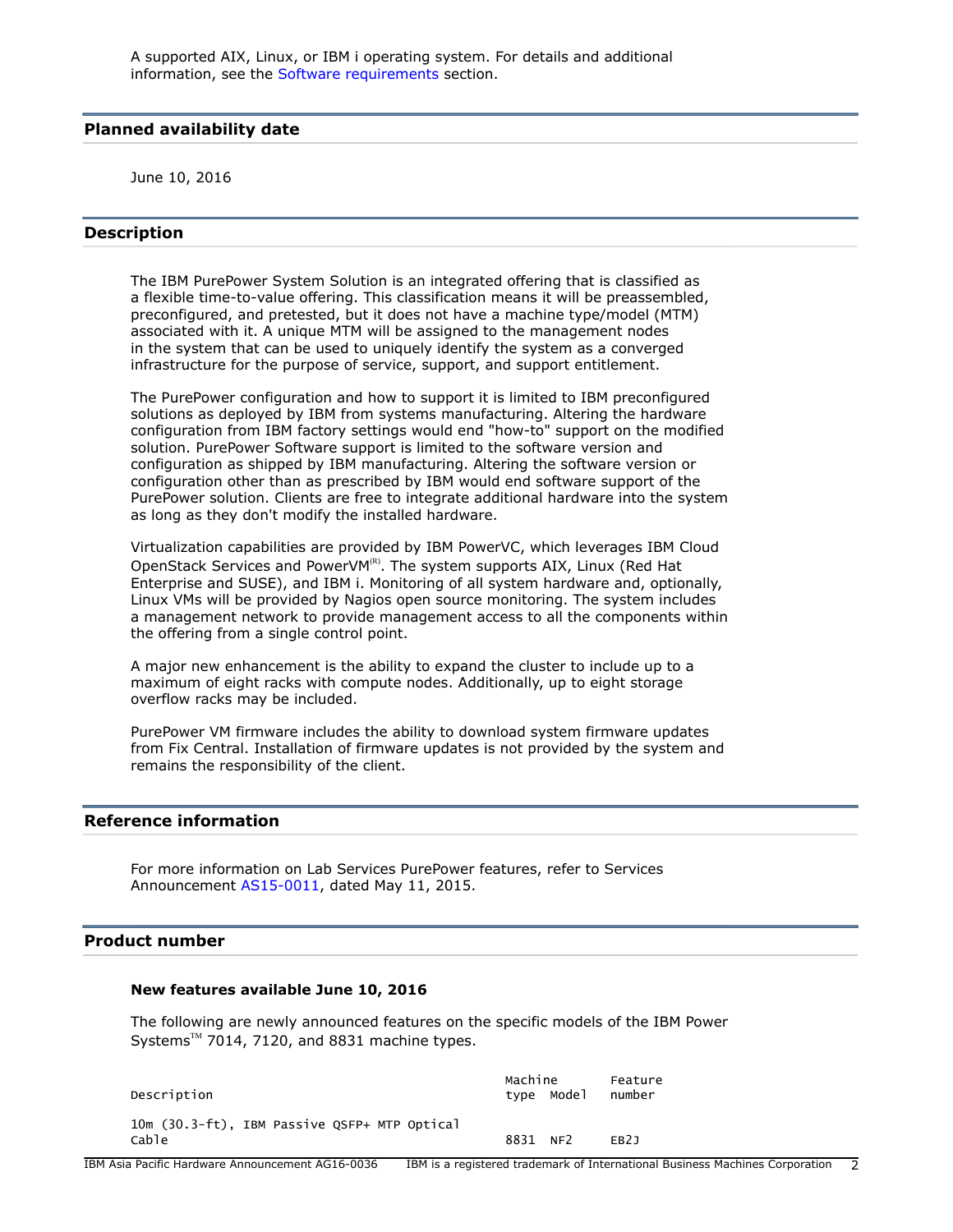| 30m (90.3-ft), IBM Passive QSFP+ MTP Optical   |      |                 |                  |
|------------------------------------------------|------|-----------------|------------------|
| Cable                                          | 8831 | NF <sub>2</sub> | EB <sub>2K</sub> |
| 0.6m (2.0-ft), Blue CAT5 Ethernet Cable        | 8831 | NF <sub>2</sub> | ECB <sub>0</sub> |
| 40g-base LR4 QSFP+ Transceiver                 | 8831 | NF <sub>2</sub> | <b>ECBF</b>      |
| 7m (23.1-ft), IBM Passive QSFP+ to QSFP+ Cable |      |                 |                  |
| (DAC)                                          | 8831 | NF <sub>2</sub> | <b>ECBP</b>      |
| End Of Row Switch Indicator                    | 7120 | 48F             | <b>EHKP</b>      |
|                                                | 8831 | NF <sub>2</sub> |                  |
| Expansion Rack Indicator                       | 7014 | R42             | ER <sub>2E</sub> |
| Storage Rack Overflow Indicator                | 7014 | B42             | ER <sub>2F</sub> |

# <span id="page-2-0"></span>**Publications**

IBM Power Systems hardware documentation provides clients with the following topical information:

- Licenses, notices, and safety and warranty information
- Planning for the system
- Installing and configuring the system
- Troubleshooting, service, and support
- Installing, configuring, and managing consoles, terminals, and interfaces
- Installing operating systems
- Creating a virtual computing environment
- Enclosures and expansion units
- Glossary

IBM Knowledge Center provides access to the PurePower System Solution documentation at th[e POWER8 systems information w](http://www.ibm.com/support/knowledgecenter/POWER8)eb page.

Product documentation is also available on DVD (SK5T-7087).

The following information is shipped with the 8247-22L, 8284-22A, and 7316-TF4:

- Power $(R)$  Hardware Information DVD (SK5T-7087)
- Installing the 8247-22L, 8284-22A, 7316-TF4
- Important Notices
- Warranty Information
- License Agreement for Machine Code

For hardware documentation such as installation instructions, user's information, and service information, available to download or view, go to th[e IBM Support Portal](http://www.ibm.com/support) website.

IBM Knowledge Center provides access to the Linux on IBM systems documentation at the [Linux information for IBM systems w](http://www.ibm.com/support/knowledgecenter/linuxonibm/liaab/ic-homepage.htm?lang=en)eb page.

IBM Knowledge Center provides you with a single information center where you can access product documentation for IBM systems hardware, operating systems, and server software. Through a consistent framework, you can efficiently find information and personalize your access.

To access the IBM Publications Center Portal, go to the [IBM Publications Center](http://www.ibm.com/shop/publications/order) website.

The Publications Center is a worldwide central repository for IBM product publications and marketing material with a catalog of 70,000 items. Extensive search facilities are provided. A large number of publications are available online in various file formats, which can currently be downloaded.

## **Services**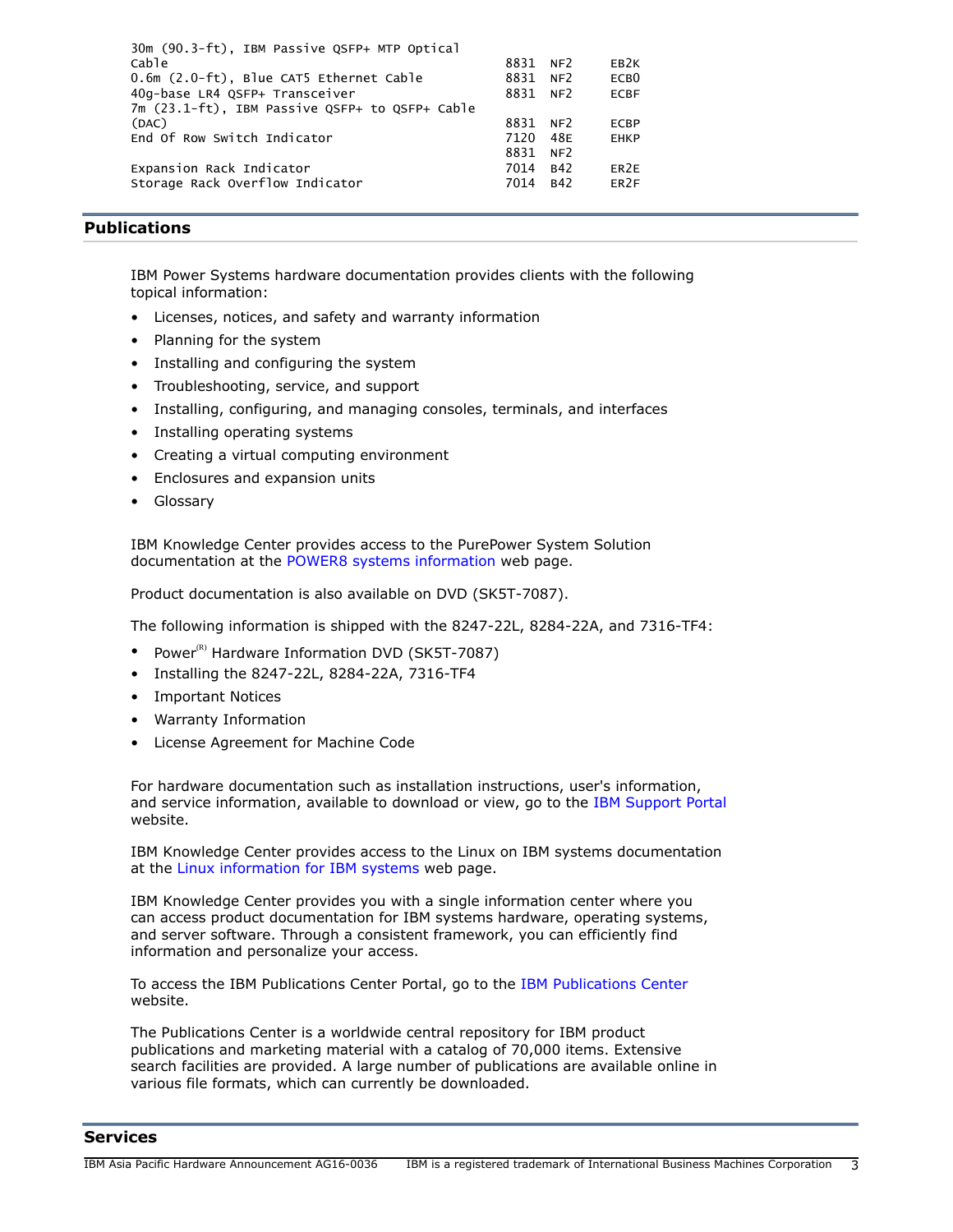### **IBM Systems Lab Services**

IBM Systems Lab Services offers a wide array of services available for your enterprise. It brings expertise on the latest technologies from the IBM development community and can help with your most difficult technical challenges.

IBM Systems Lab Services exists to help you successfully implement emerging technologies so as to accelerate your return on investment and improve your satisfaction with your IBM systems and solutions. Services examples include initial implementation, integration, migration, and skills transfer on IBM systems solution capabilities and recommended practices. IBM System Lab Services and Training is one of the for-fee services organizations of IBM's world-renowned IBM Systems Group development labs.

For details on available services, contact your IBM representative or visit th[e IBM](http://www.ibm.com/systems/services/labservices/) [Systems Lab Services w](http://www.ibm.com/systems/services/labservices/)ebsite.

# <span id="page-3-0"></span>**Technical information**

## **Specified operating environment**

#### <span id="page-3-1"></span>*Software requirements*

IBM Power System S822 (8284-22A) requires one of the following operating systems:

- AIX V7.2 with the 7100-00 Technology Level and Service Pack 1
- Red Hat Enterprise Linux 7.2 (LE) (5639-RLE)
- SUSE Linux Version 11 with Service Pack 4
- IBM i 7.1 TR11, or later
- IBM i 7.2 TR3, or later
- IBM i 7.3, or later

Power System S822 also requires the following software:

- PowerVC V1.3.1 Standard Edition (5765-VCS)
- VIOS 61e 2.2.4.10

## *Limitations*

The PurePower configuration and how to support it is limited to IBM preconfigured solutions as deployed by IBM from systems manufacturing. Altering the hardware configuration from IBM factory settings would end "how-to" support on the modified solution. PurePower Software support is limited to the software version and configuration as shipped by IBM manufacturing. Altering the software version or configuration other than as prescribed by IBM would end software support of the PurePower solution. Clients are free to integrate additional hardware into the system as long as they don't modify the installed hardware.

# **Planning information**

#### *Cable orders*

No additional cables are required.

#### **Security, auditability, and control**

This product uses the security and auditability features of host software and application software.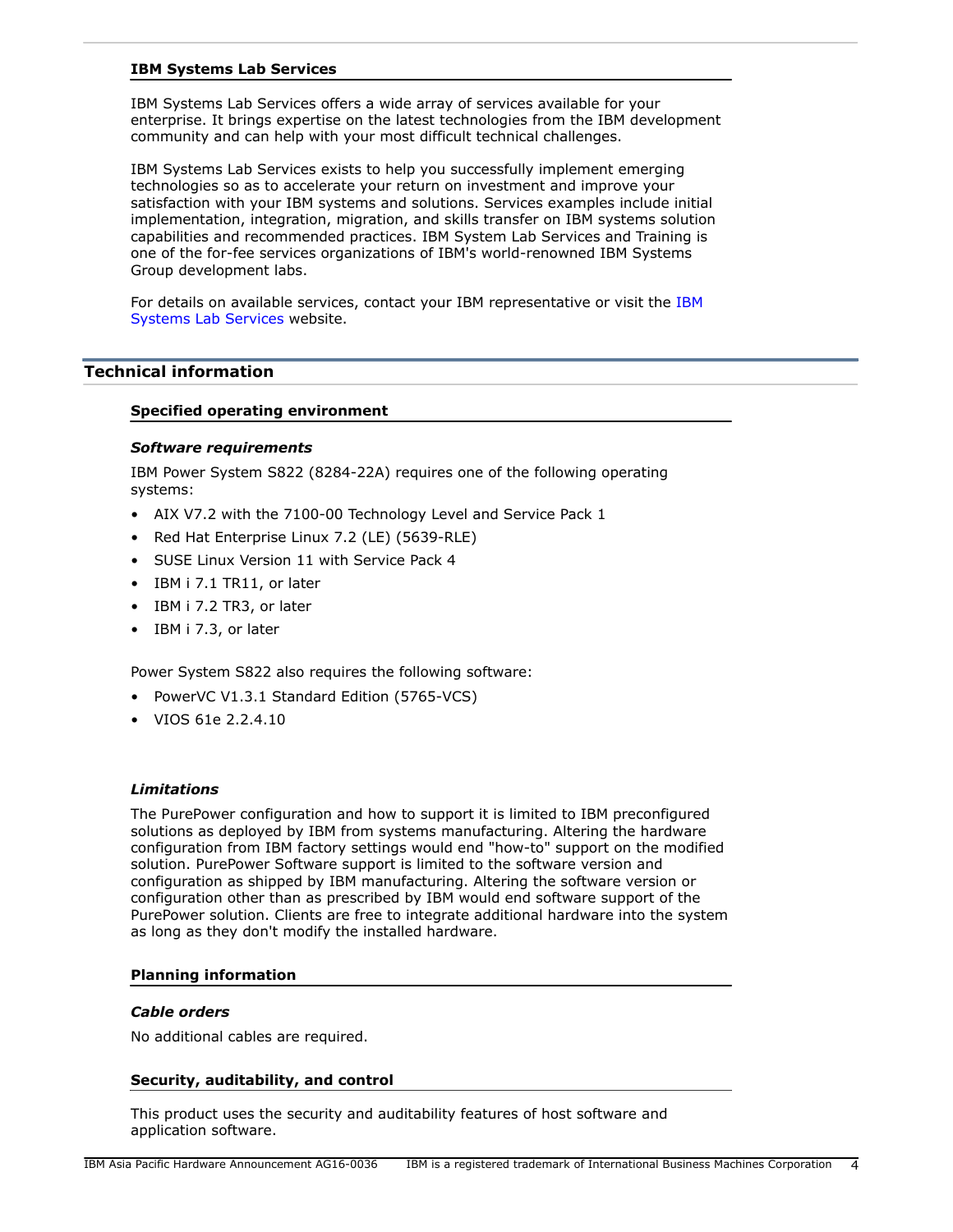The customer is responsible for evaluation, selection, and implementation of security features, administrative procedures, and appropriate controls in application systems and communications facilities.

# **IBM Electronic Services**

IBM has transformed its delivery of hardware and software support services to help you achieve higher system availability. Electronic Services is a web-enabled solution that offers an exclusive, no-additional-charge enhancement to the service and support available for IBM servers. These services are designed to provide the opportunity for greater system availability with faster problem resolution and preemptive monitoring. Electronic Services comprises two separate, but complementary, elements: Electronic Services news page and Electronic Services Agent.

The Electronic Services news page is a single Internet entry point that replaces the multiple entry points traditionally used to access IBM Internet services and support. The news page enables you to gain easier access to IBM resources for assistance in resolving technical problems.

The Electronic Service Agent $T^M$  is no-additional-charge software that resides on your server. It monitors events and transmits system inventory information to IBM on a periodic, client-defined timetable. The Electronic Service Agent automatically reports hardware problems to IBM. Early knowledge about potential problems enables IBM to deliver proactive service that may result in higher system availability and performance. In addition, information collected through the Service Agent is made available to IBM service support representatives when they help answer your questions or diagnose problems. Installation and use of IBM Electronic Service Agent for problem reporting enables IBM to provide better support and service for your IBM server.

To learn how Electronic Services can work for you, go to th[e IBM Electronic Support](http://www.ibm.com/support/electronic) website.

## <span id="page-4-0"></span>**Terms and conditions**

#### **MES discount applicable**

Equal to the volume commitment discount

## **Field-installable feature**

Yes

#### **Warranty period**

This feature assumes the same warranty or maintenance terms as the machine in which they are installed for the full warranty or maintenance period announced for such machine.

#### **Customer setup**

Yes

#### **Machine code**

Same license terms and conditions as base machine

#### <span id="page-4-1"></span>**Prices**

For all local charges, contact your IBM representative.